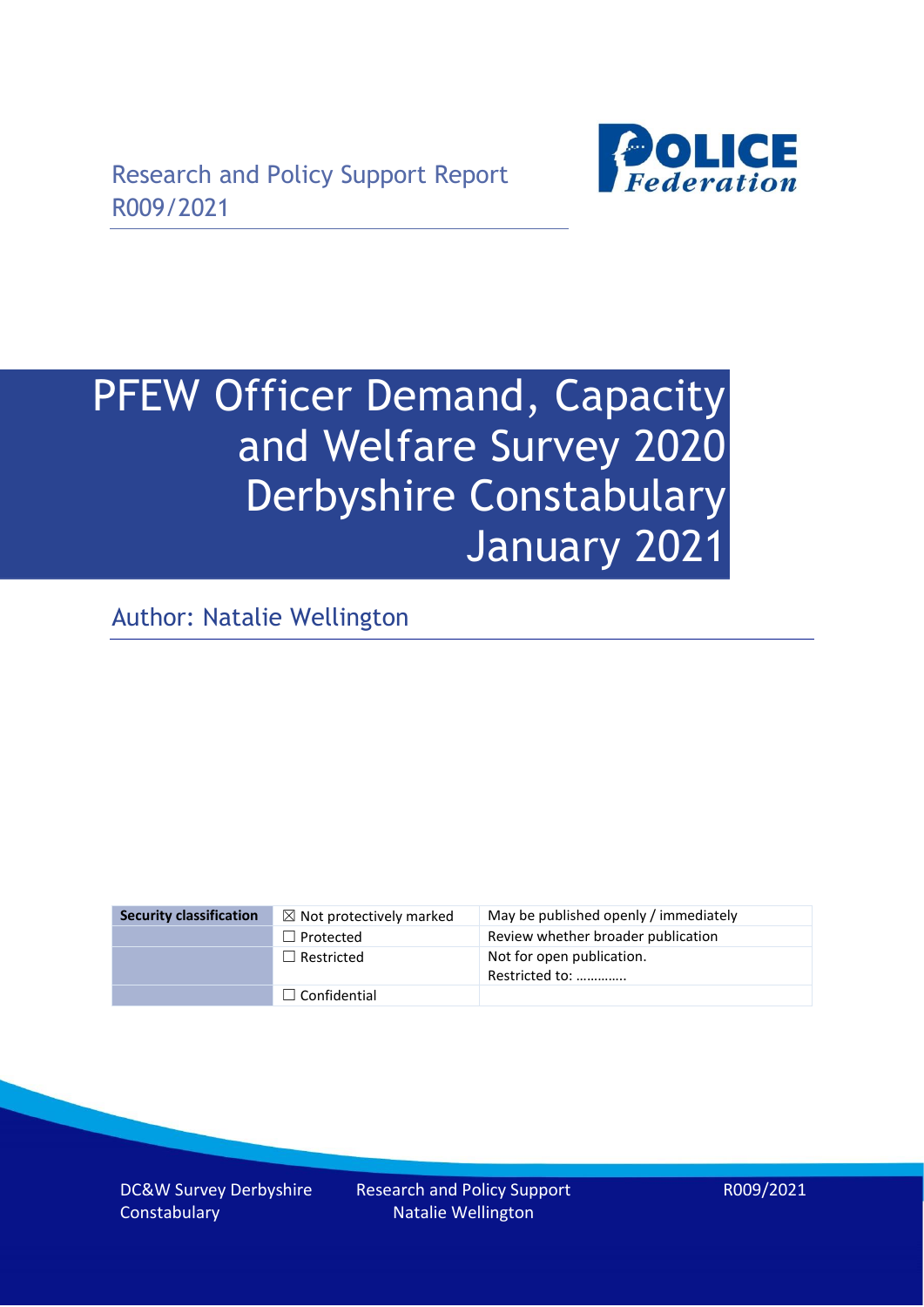# **CONTENTS**

| 2.          |                                                            |  |
|-------------|------------------------------------------------------------|--|
| 3.          |                                                            |  |
| 4.          |                                                            |  |
| 5.          |                                                            |  |
| 6.          |                                                            |  |
| $7_{\cdot}$ | ORGANISATIONAL SUPPORT FOR MENTAL HEALTH AND WELLBEING  17 |  |
| 8.          |                                                            |  |
|             |                                                            |  |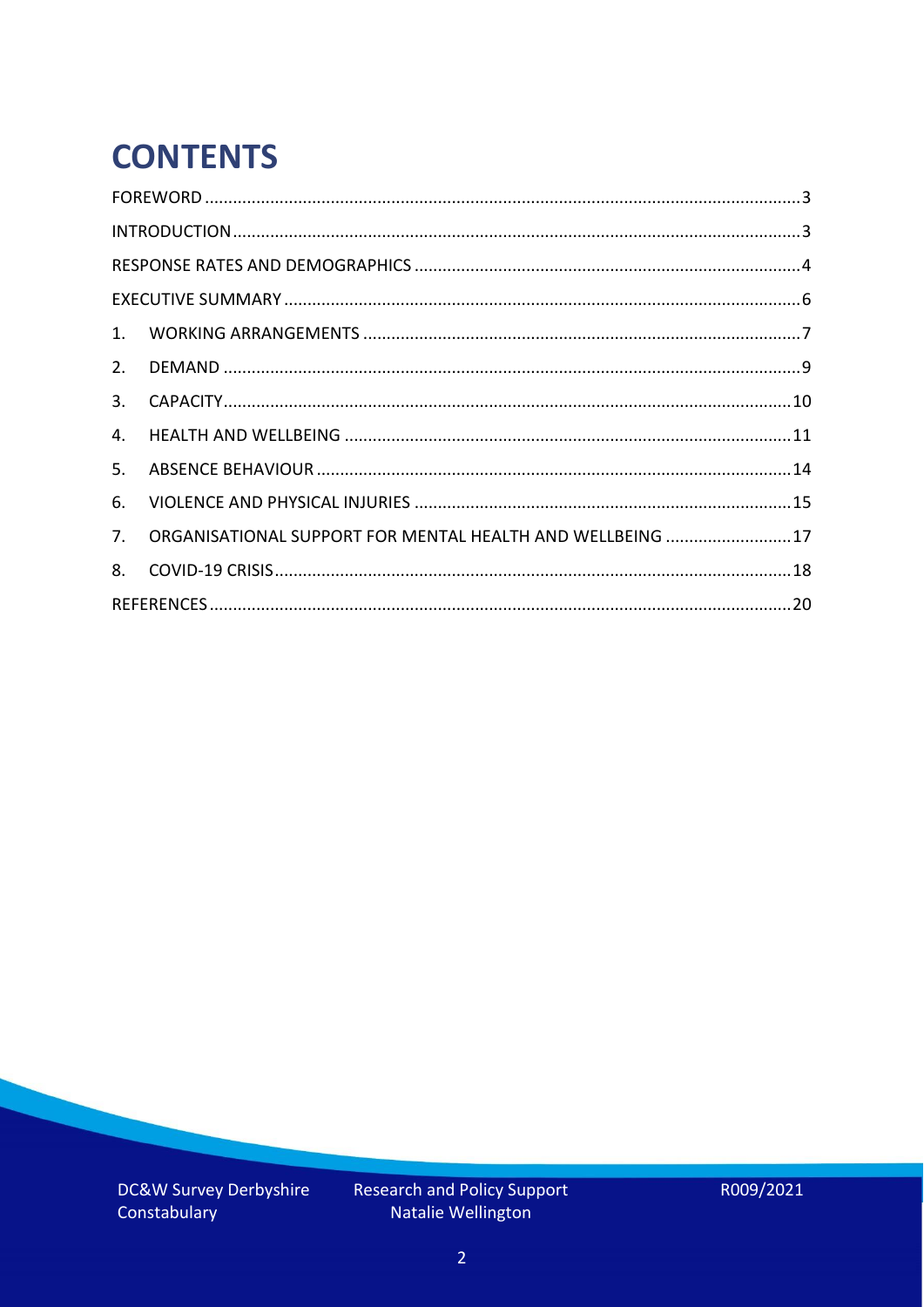### <span id="page-2-0"></span>**FOREWORD**

#### <span id="page-2-1"></span>**INTRODUCTION**

The Demand, Capacity and Welfare Survey is a biennial survey that started in 2016. This was in response to unprecedented budgetary cuts and a 14% fall in officer numbers over a seven year period from a high of 142,056 in 2009 to 122,748 in March 2016. <sup>i</sup> Evidence from a focus group study conducted by the PFEW<sup>ii</sup> also highlighted that these reductions may have been having a negative effect on officers' individual wellbeing. It was within this context that the Police Federation of England and Wales (PFEW) began a biennial Demand, Capacity and Welfare Survey. The 2020 PFEW Demand, Capacity and Welfare Survey is the third iteration of the survey. Due to the current global health crisis we have included questions specific to COVID-19, in order to help us to better understand the impacts of working within the police service during this crisis and officers' experiences on the ground. We have reported personal impacts in a specific section and organisational impacts are reported at contextually appropriate points throughout the report, to enable comparisons with other relevant items (for example we have included the results for the question asking whether COVID-19 has had an impact on single-crewing within the same section as the results for the question regarding frequency of single-crewing).

This report provides a summary of responses to key questions from the 2020 PFEW Officer Demand, Capacity and Welfare Survey from respondents in Derbyshire Constabulary.

Where appropriate, details of average responses from previous years, or the police service as a whole, are also presented.<sup>1</sup> However, differences across these figures have not been tested to assess whether they are statistically significant;<sup>2</sup> therefore, any and all differences reported are for guidance only and must be treated with caution. When comparing forcelevel data across years, a dash (–) is used, when applicable, to indicate where a force report was not provided due to small sample sizes.

Please be aware that the total number of responses for each item may vary slightly as not all items were answered by all respondents, and all percentages are rounded to the nearest

DC&W Survey Derbyshire **Constabulary** 

 $1$  Data were weighted at a national level on the basis of respondents' force to ensure that each force were proportionally represented within the national sample; no weightings were applied at a force level. More information about weightings can be found in the 2020 Technical Annex R098/2020.

 $2$  As all the data are derived from samples of the population, rather than the whole population, percentage figures calculated are strictly speaking estimates, rather than exact measures. This means that every figure has a margin of error associated with it. Hence a very small percentage difference year on year may be due to sampling, rather than to actual changes.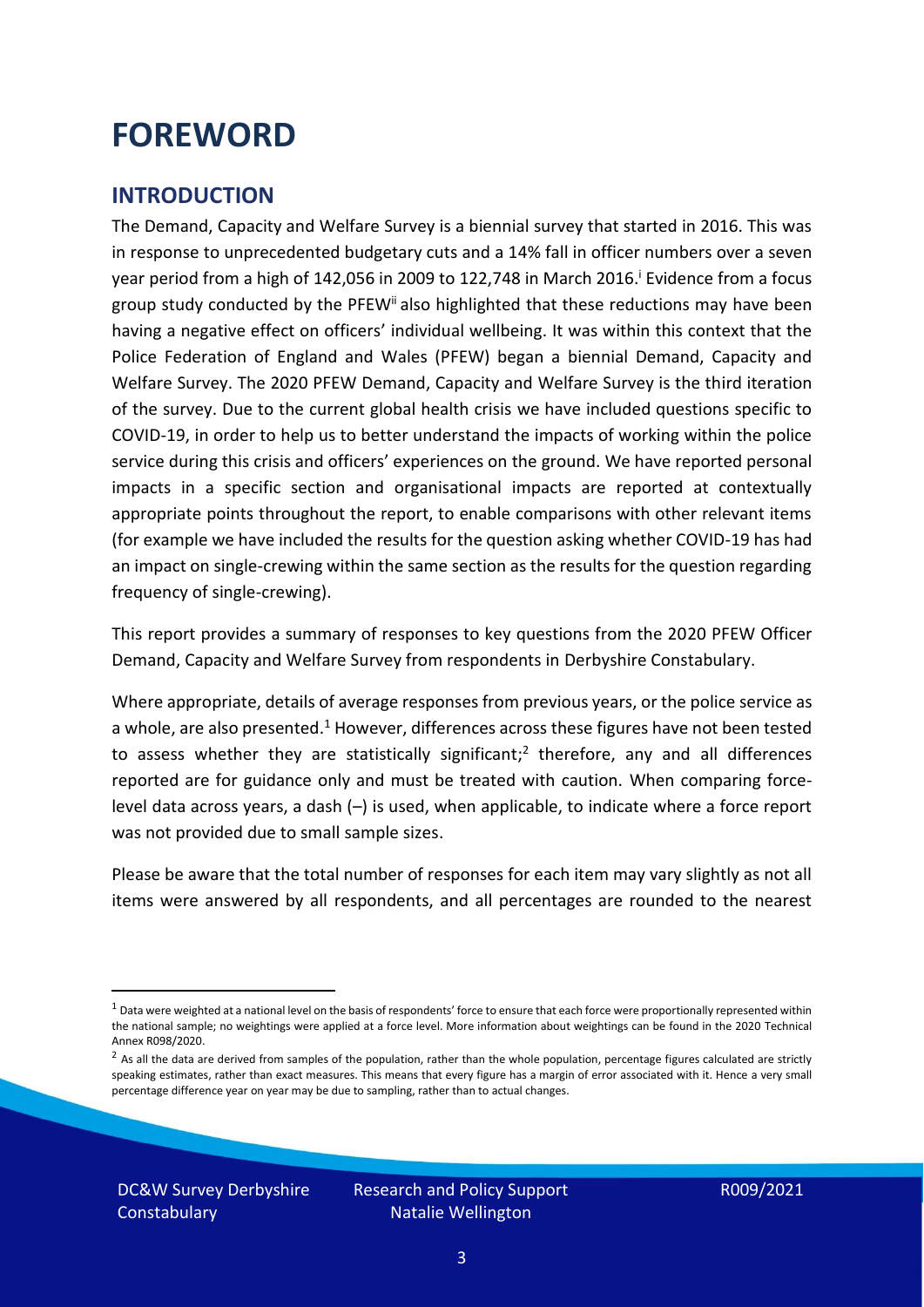whole number. In addition, the actual differences between any and all groups may be quite small, and these details should be considered when interpreting the data.

#### <span id="page-3-0"></span>**RESPONSE RATES AND DEMOGRAPHICS**

Survey responses were gathered over a seven-week period between October and November 2020. All officers of the federated ranks in England and Wales were eligible to participate. Analyses were conducted on a sample of 12,471 responses drawn from all 43 forces across England and Wales. The national response rate for the 2020 survey was 10%.

Overall, 3% of respondents (n=423) to the survey declined to state which force they belonged to. These responses have been included within the national data but are excluded from force-level analyses.<sup>3</sup>

132 responses were received from Derbyshire Constabulary, representing a response rate of around 7% (based on March 2020 Home Office figures of officer headcount). III The margin of error for this report has been calculated using the size of the sample and population. At a 95% confidence level, this force report has a 8% margin of error. If the margin of error is less than 5%, it can be considered to be within the normal bounds of academic rigour.<sup>4</sup> If this threshold has not been met, the results from this report must be interpreted with caution.

64% of responses from Derbyshire Constabulary were received from male officers and 35% of responses were from female officers. The other 1% preferred not to say or identified in another way. In regards to rank, 72% of respondents from Derbyshire Constabulary were Constables, 18% were Sergeants, 8% were Inspectors, and 2% were Chief Inspectors. 2% of responses from Derbyshire Constabulary were received from Black and Minority Ethnic (BME) officers.

DC&W Survey Derbyshire **Constabulary** 

<sup>&</sup>lt;sup>3</sup> Please see the 2020 Technical Annex R098/2020 for excluded cases.

<sup>&</sup>lt;sup>4</sup> The generally accepted academic standards is a 95% confidence level with a 5% (or less) margin of error.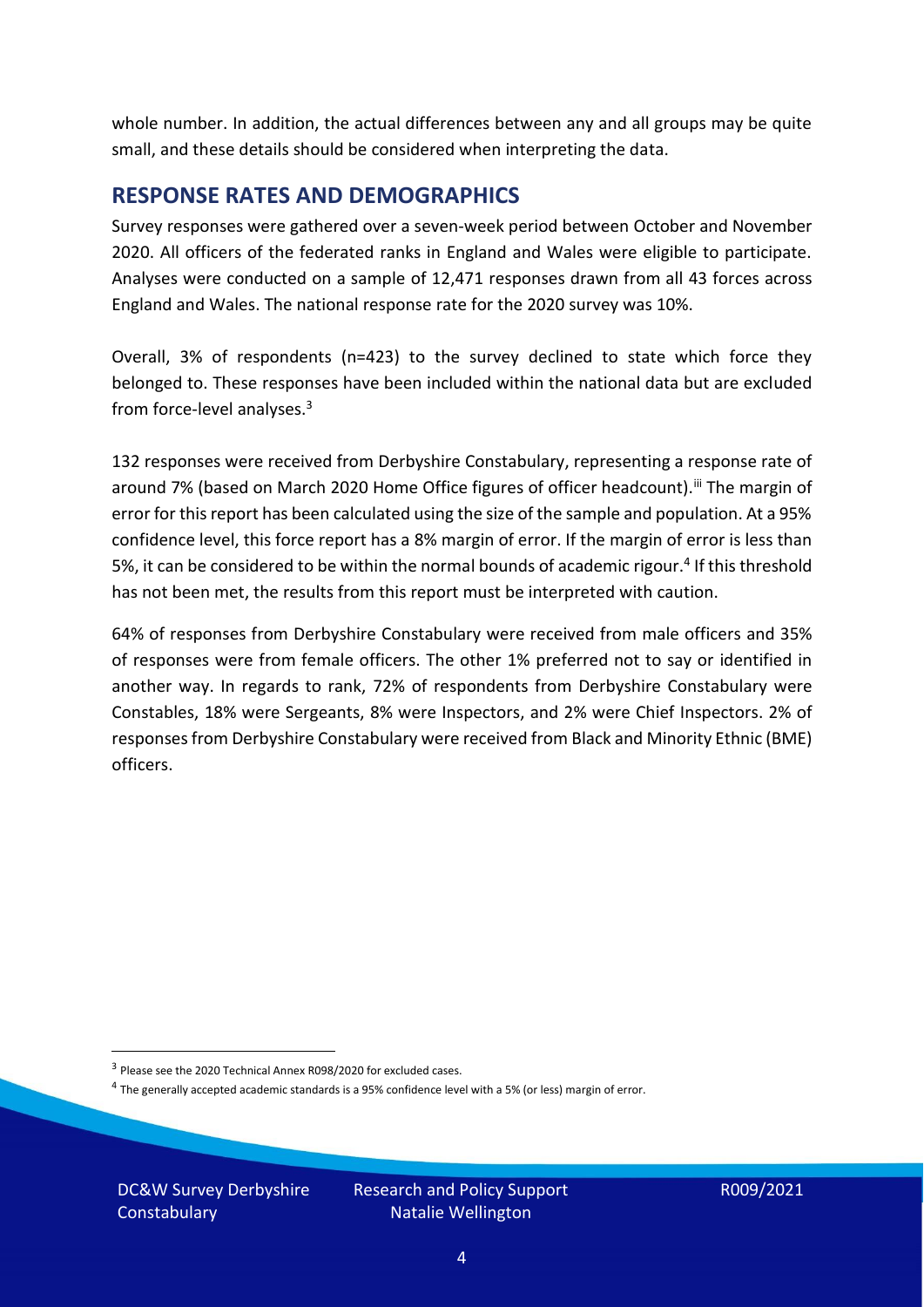### **INFOGRAPHIC**

### **Who responded?**

**132** responses were received from Derbyshire Constabulary, representing a **7%** response rate.



DC&W Survey Derbyshire **Constabulary** 

Research and Policy Support Natalie Wellington

#### R009/2021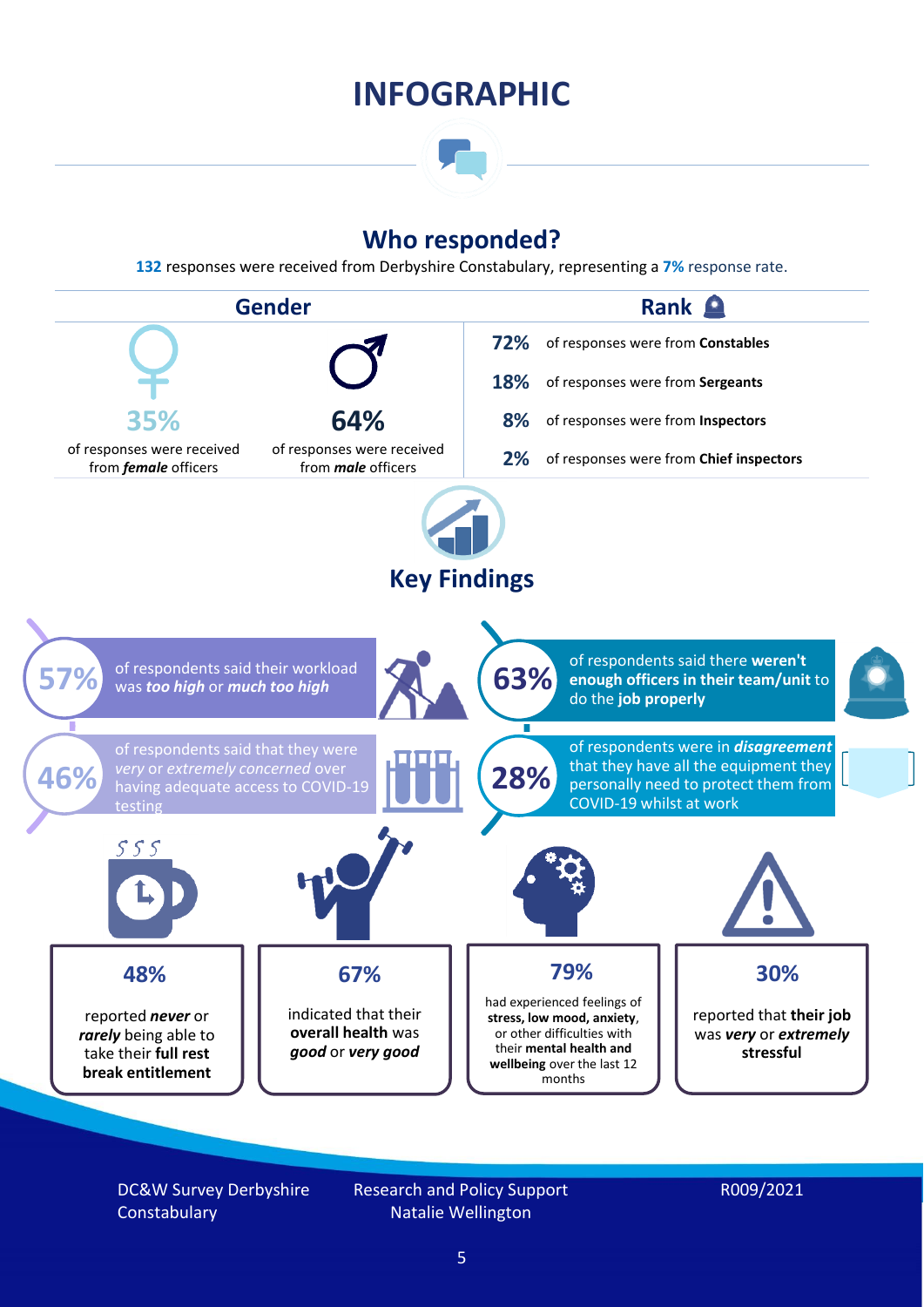### <span id="page-5-0"></span>**EXECUTIVE SUMMARY**

- **132** responses were received from Derbyshire Constabulary, representing a response rate of around **7%**.
- The average (mean) rating for **overall job satisfaction** for respondents was **6/10**.
- **73%** reported being **single-crewed** *often* or *always* and **21%** reported being **singlecrewed** *more often* due to **COVID-19**.
- **48%** of respondents reported *never* or *rarely* being able to take their **full rest break entitlement**; *lower than* the proportion in 2018 (56%).
- **57%** of respondents reported that their **workload** is currently *too high*, or *much too high*; *lower than* the proportion in 2018 (62%).
- **63%** of respondents said there **weren't enough officers in their team/unit** to do the **job properly**.
- The average (mean) **overall life satisfaction** rating was **7/10**. This can be compared to the national average of 6/10.
- **67%** of respondents indicated that their **overall health** was *good* or *very good.*
- **30%** of respondents said that they viewed their job as *very* or *extremely* **stressful**. This was *lower than* the proportion in 2018 (41%).
- **79%** of respondents indicated that they had **experienced feelings of stress, low mood, anxiety, or other difficulties with their health and wellbeing** over the last 12 months.
- **15%** of respondents reported that they had suffered **one or more injuries** that required medical attention as a result of **work-related violence** in the last year.
- **13%** of respondents reported that they had suffered **one or more injuries** that required medical attention as a result of **work-related accidents** in the last year.
- **28%** of respondents reported that they were *very* or *extremely worried* about the **impact that the COVID-19 crisis will have on them personally**.
- **2%** of respondents reported that they *have* or *have had* **COVID-19** confirmed by a positive antigen or antibody test.
- **28%** of respondents reported that they *disagreed* or *strongly disagreed* that they **have all the equipment they personally need to protect them from COVID-19 whilst at work**.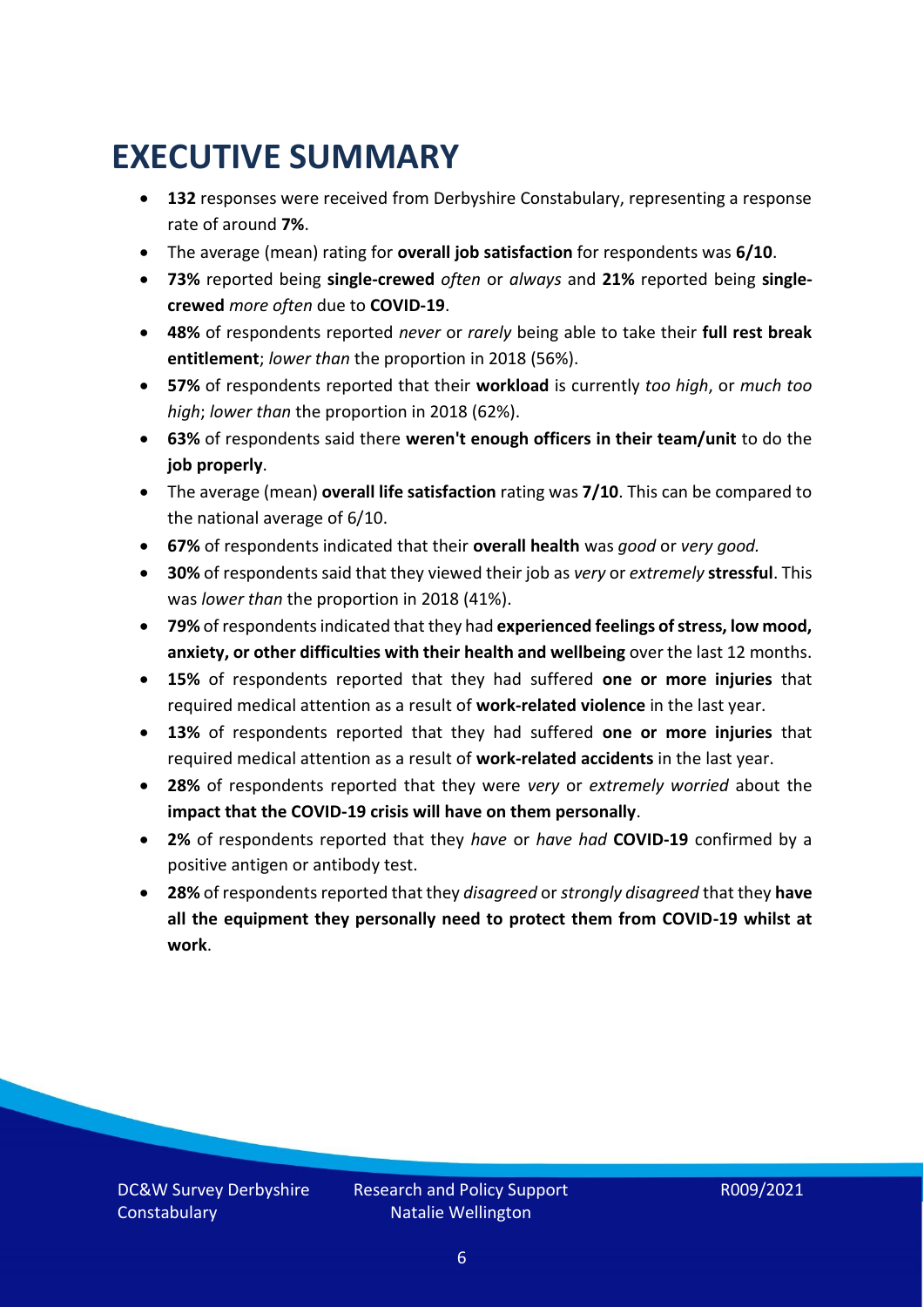### <span id="page-6-0"></span>**1. WORKING ARRANGEMENTS**

### **1.1. OVERALL JOB SATISFACTION**

Respondents were asked to rate their overall job satisfaction between 0 and 10, where 0 was 'not at all satisfied' and 10 was 'completely satisfied.' The average (mean) rating for overall job satisfaction for respondents from Derbyshire Constabulary was 6/10 (range 0-10), with 24% of respondents reporting an overall job satisfaction rating of *4* or *less*. This can be compared to the national average of 5/10 (range 0-10), and 37% of respondents reporting an overall job satisfaction rating of *4* or *less*.

### **1.2. SHIFT LENGTH**

17% of respondents from Derbyshire Constabulary reported that their formal shift duration was more than the 8-10 hours advised by the Health and Safety Executive<sup>iv</sup> and the Police Negotiating Board,<sup>v</sup> and 17% of respondents indicated a shift length of *12 hours* or *more*. 9% of the national sample indicated that their formal shift duration was more than 8-10 hours, and 7% indicated a shift length of *12 hours* or *more*. 5

#### **1.3. SINGLE-CREWING**

Among respondents from Derbyshire Constabulary, for whom this item was applicable, 73% reported being single-crewed either *often* or *always* over the previous 12-month period. This can be compared with 58% of respondents from the national sample.<sup>6</sup>

Due to COVID and the social distancing regulations implemented by the UK government, forces may have changed their normal operational procedures around crewing in order to reduce opportunities for infection between colleagues. The NPCC released guidance stating that when officers are double crewed a surgical Type IIR face mask should be worn in an enclosed space, such as a vehicle or personnel carrier, when social distancing cannot be achieved.<sup>vi</sup> However, some of the units may have decided to reduce the risk further by limiting double crewing or placing officers in bubbles. As such, in this year's iteration of the survey we wanted to ask an additional query about COVID-19 in relation to crewing levels, to see if crewing levels were affected by this. The findings were that 21% from Derbyshire Constabulary reported being single-crewed *more often* due to COVID-19.

 $<sup>6</sup>$  Respondents that reported not applicable were removed from force-level and national analysis.</sup>

DC&W Survey Derbyshire **Constabulary** 

<sup>&</sup>lt;sup>5</sup> Respondents that reported not applicable were removed from force-level and national analysis.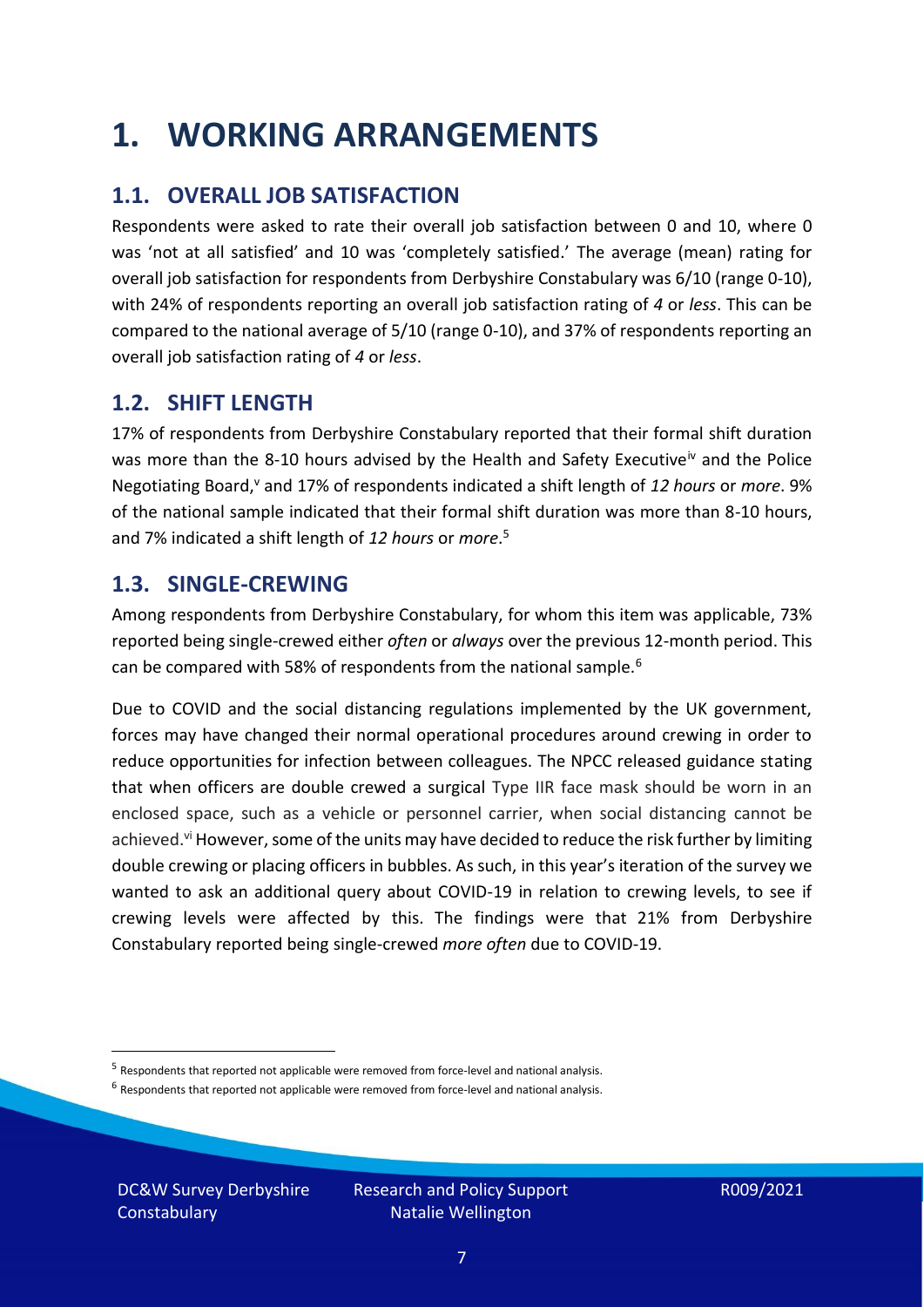### **1.4. BREAKS, REST DAYS AND ANNUAL LEAVE**

48% of respondents from Derbyshire Constabulary reported *never* or *rarely* being able to take their full rest break entitlement, and 63% reported having had *two* or *more* rest days cancelled in the previous 12-month period. Furthermore, 73% of respondents from Derbyshire Constabulary told us that they had a request for annual leave refused *once* or *more* in the previous 12-month period.

Historical comparisons for items relating to breaks, rest days and annual leave for Derbyshire Constabulary, are also provided in *Table 1* below.

| Table 1: Force level figures for breaks, rest days<br>and annual leave                                       | 2016 | 2018 | 2020 |
|--------------------------------------------------------------------------------------------------------------|------|------|------|
| Reported being never or rarely able to take full<br>rest break entitlement                                   | 48%  | 56%  | 48%  |
| Reported having two or more rest days<br>cancelled in the previous 12 months                                 | 82%  | 65%  | 63%  |
| Reported having a request for annual leave<br>refused once or more in the previous 12<br>months <sup>7</sup> | 83%  | 64%  | 73%  |

DC&W Survey Derbyshire **Constabulary** 

<sup>&</sup>lt;sup>7</sup> Please note, there were moderate changes to the question wording and response scale for this item between the 2016 and 2018 iterations of this survey. Please take this into consideration when interpreting any and all differences in the findings between these years, as altering the way in which a question is framed may unintentionally affect the way in which an individual responds.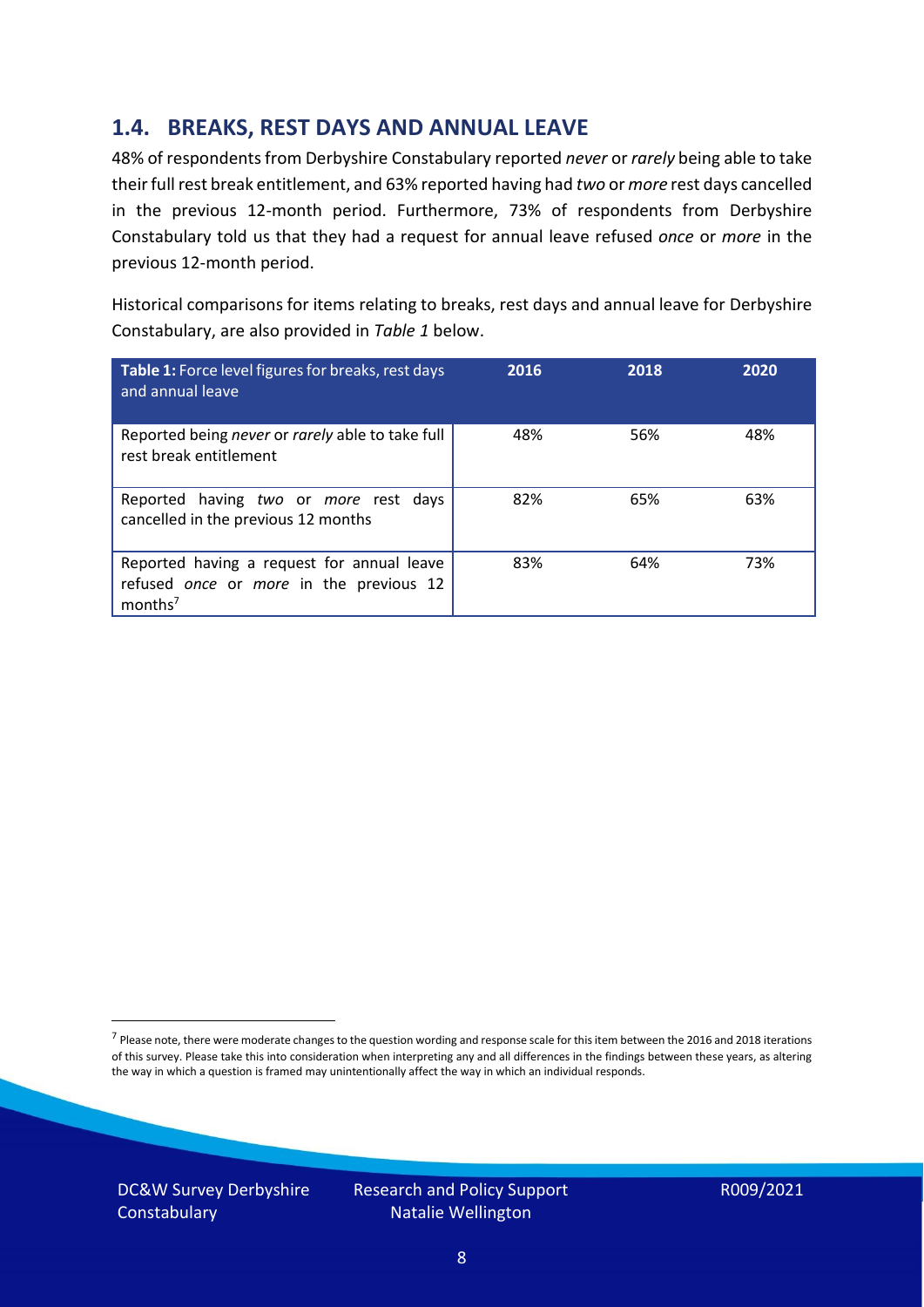### <span id="page-8-0"></span>**2. DEMAND**

### **2.1. WORKLOAD**

57% of respondents from Derbyshire Constabulary told us that their workload is currently *too high*, or *much too high*. An historical comparison for both national and local proportions for workload are displayed in *Table 2* below.

| Table 2: Proportion of respondents reporting<br>that their workload was too high or much too<br>high in the previous 12-month period | 2016 | 2018 | 2020 |
|--------------------------------------------------------------------------------------------------------------------------------------|------|------|------|
| Force-level figures                                                                                                                  | 46%  | 62%  | 57%  |
| <b>National figures</b>                                                                                                              | 66%  | 72%  | 60%  |

### **2.2. AMOUNT AND PACE OF WORK**

77% of respondents from Derbyshire Constabulary *disagreed* or *strongly disagreed* that they generally have enough officers to manage all the demands being made on them as a team/unit.

Furthermore, 9% *agreed* or *strongly agreed* that they had enough time to engage in proactive policing in their team/unit. An historical comparison for both national and local proportions for this item are displayed in *Table 3* below.

| Table 3: Proportion of respondents reporting<br>that they agreed or strongly agreed that they<br>had enough time to engage in proactive<br>policing in their team/unit | 2016 | 2018 | 2020 |
|------------------------------------------------------------------------------------------------------------------------------------------------------------------------|------|------|------|
| Force-level figures                                                                                                                                                    | 14%  | 12%  | 9%   |
| <b>National figures</b>                                                                                                                                                | 13%  | 9%   | 14%  |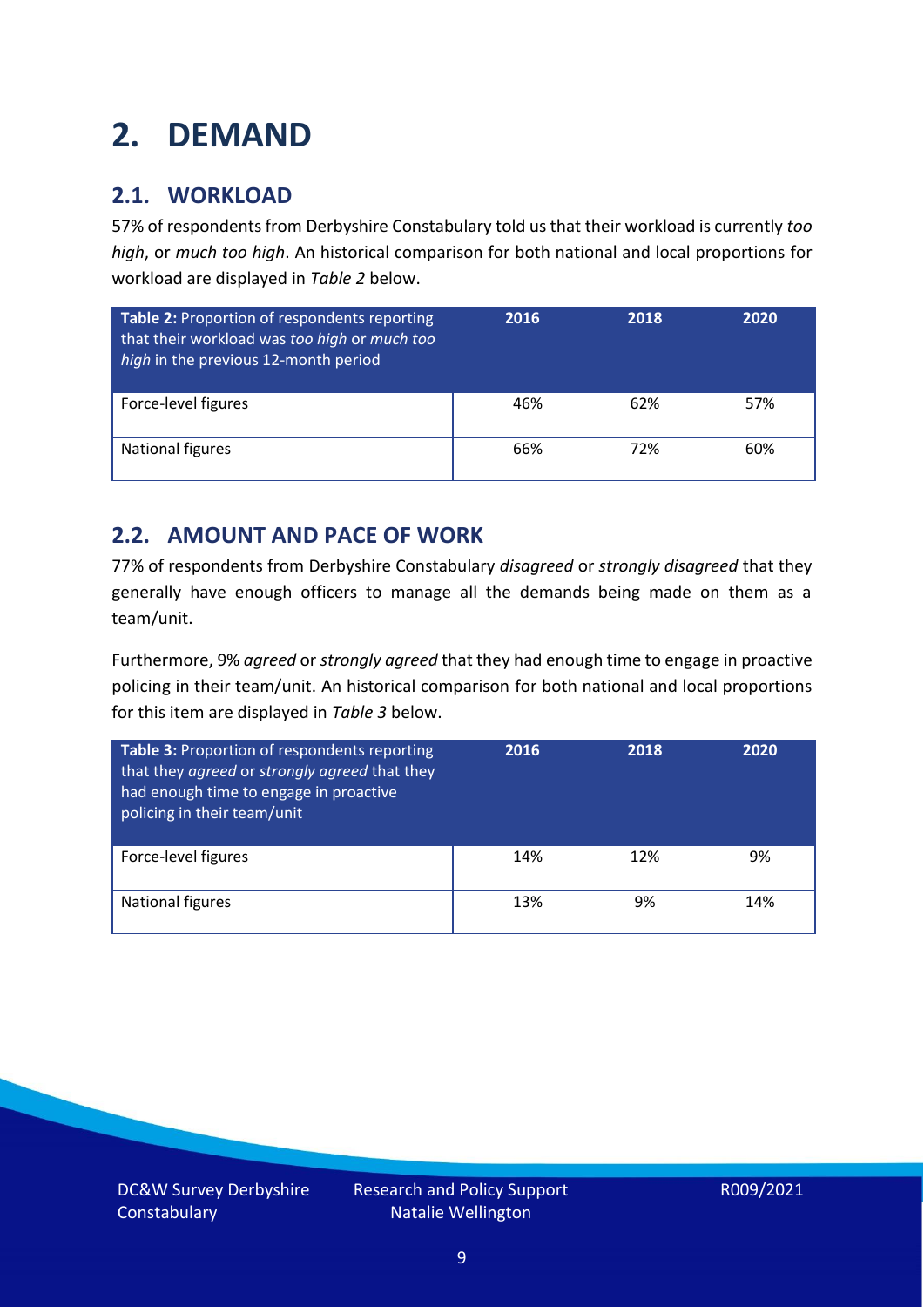### <span id="page-9-0"></span>**3. CAPACITY**

### **3.1. MINIMUM OFFICER STAFFING**

76% of respondents from Derbyshire Constabulary indicated that their team or unit had a minimum officer staffing level.

Among respondents whose team or unit had a minimum officer staffing level, 10% indicated that this level was *never* or *rarely* achieved.

Respondents were asked how often minimum staffing levels have been met compared to before the COVID-19 crisis. 22% reported minimum staffing levels being met *less frequently* compared to before the COVID-19 crisis.

### **3.2. OFFICER STAFFING ARRANGEMENTS**

59% of respondents *disagreed* or *strongly disagreed* that the way officer staffing levels are determined in their team/unit seems to be effective. Historical comparisons for this item and one other key item, relating to capacity to deal with demand for Derbyshire Constabulary, are provided in *Table 4* below.

| <b>Table 4:</b> Force level figures for key items relating to capacity                  |                                                               |      |      |  |
|-----------------------------------------------------------------------------------------|---------------------------------------------------------------|------|------|--|
| <b>Statements</b>                                                                       | Proportion of respondents who<br>disagreed with the statement |      |      |  |
|                                                                                         | 2016                                                          | 2018 | 2020 |  |
| The way officer staffing levels are determined in my<br>team/unit seems to be effective | 63%                                                           | 63%  | 59%  |  |
| There are enough officers in my team/unit for me to do<br>my job properly               | 74%                                                           | 79%  | 63%  |  |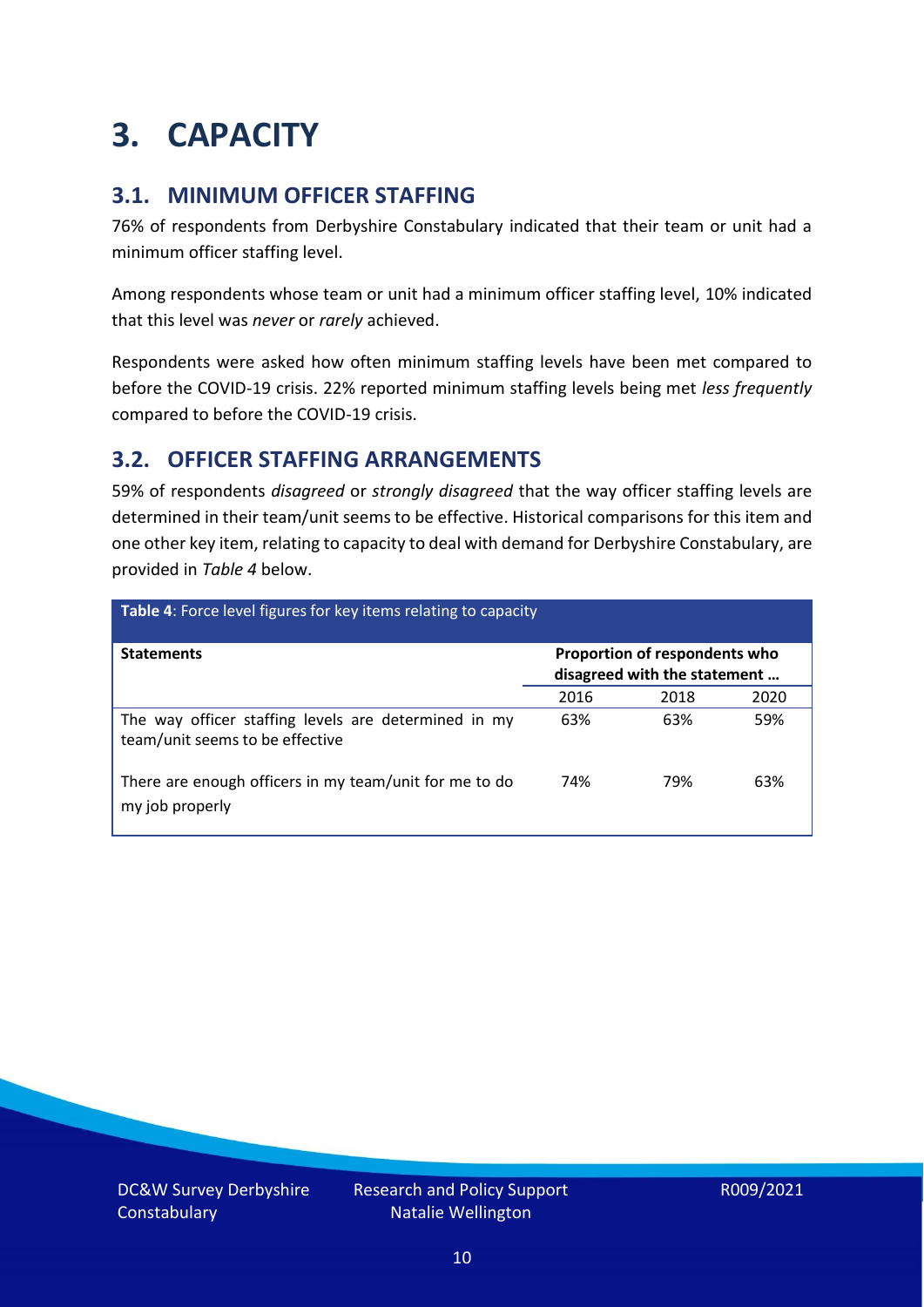### <span id="page-10-0"></span>**4. HEALTH AND WELLBEING**

### **4.1. OVERALL LIFE SATISFACTION AND WORTHWHILENESS**

Respondents were asked to rate their overall life satisfaction on a scale from 0 to 10, where 0 was *'Not at all satisfied'* and 10 was *'Completely satisfied'*. Furthermore, respondents were also asked to rate how worthwhile they feel the things they do in their life are on a scale from 0 to 10, where 0 was *'Not at all worthwhile'* and 10 was *'Completely worthwhile'.* These two items replicate the overall life satisfaction and overall worthwhileness questions posed within the Annual Population Survey by the Office for National Statistics (UK) and were included in the Demand, Capacity and Welfare Survey to enable benchmarking against the general population. vii

The average (mean) overall life satisfaction rating for the general population was 7 out of 10. The average (mean) rating for Derbyshire Constabulary was 7 out of 10, with 21% of respondents reporting a low overall life satisfaction rating of *4* or *less*. These results can be compared to the national average of 6/10, with 23% of respondents reporting a low overall life satisfaction rating of *4* or *less*.

The average (mean) overall worthwhileness rating for the general population was 7 out of 10. The average (mean) rating for Derbyshire Constabulary was 7 out of 10, with 16% of respondents reporting a low overall worthwhileness rating of *4* or *less*. These results can be compared to the national average of 7/10, with 18% of respondents reporting a low overall worthwhileness rating of *4* or *less*.

### **4.2. OVERALL PHYSICAL HEALTH**

Respondents were asked to rate their overall health on a scale from *very good* to *very poor*. An historical comparison for both national and local proportions for this item are in *Table 5* below.

| Table 5: Self-rated overall physical health |                       | 2016 | 2018 | 2020 |
|---------------------------------------------|-----------------------|------|------|------|
|                                             | Poor or very poor     | 13%  | 7%   | 10%  |
| Force-level figures                         | Neither good nor poor | 19%  | 18%  | 23%  |
|                                             | Good or very good     | 67%  | 75%  | 67%  |
|                                             | Poor or very poor     | 12%  | 7%   | 9%   |
| National figures                            | Neither good nor poor | 23%  | 17%  | 20%  |
|                                             | Good or very good     | 65%  | 77%  | 71%  |

DC&W Survey Derbyshire **Constabulary**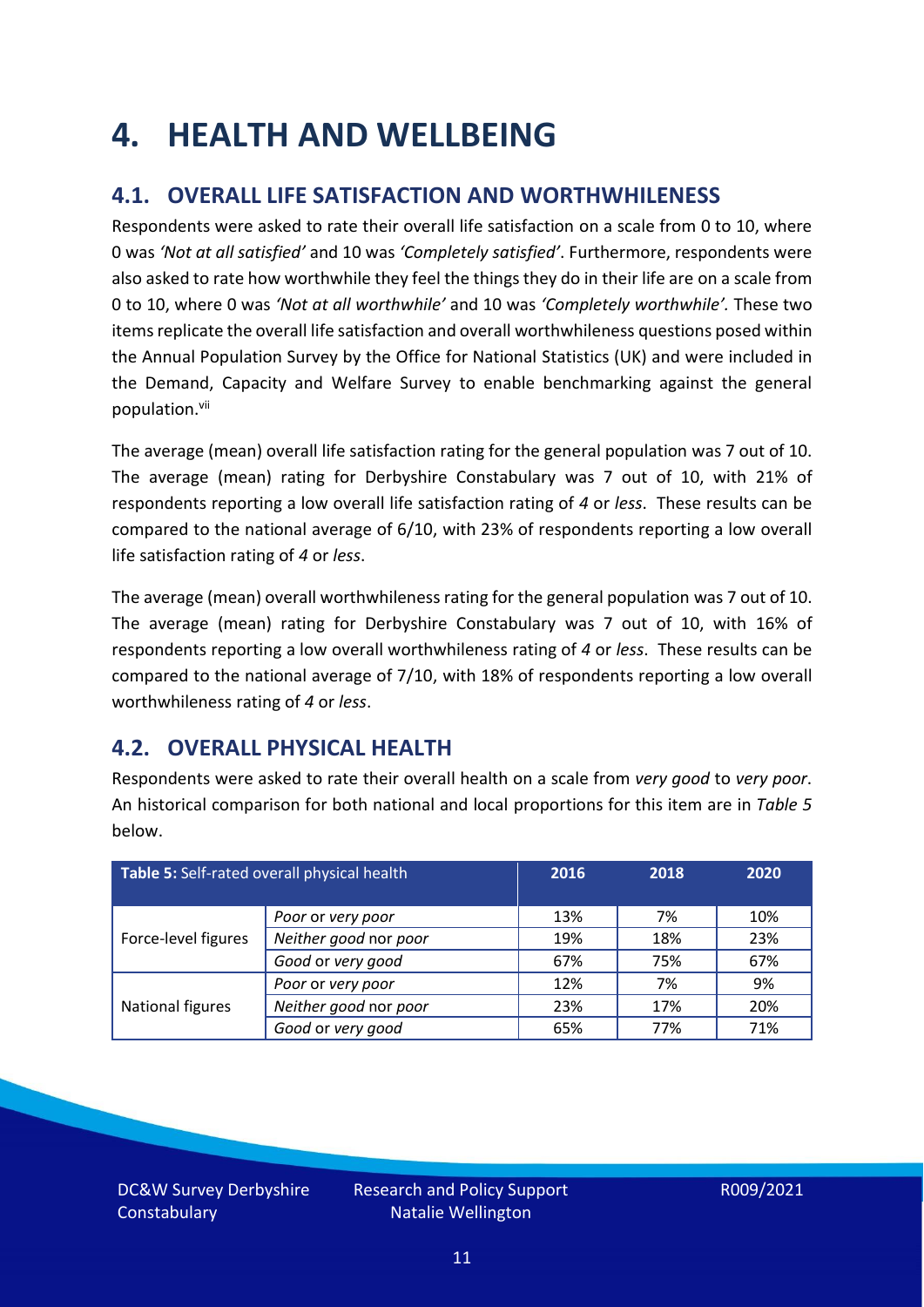### **4.3. SINGLE-ITEM INDICATORS FOR MENTAL HEALTH**

#### **4.3.1. ANXIETY AND HAPPINESS**

Overall anxiety was measured using a single-item measure. Respondents were asked to rate how anxious they had felt the day before on a scale from 0 to 10, where 0 was *'Not at all anxious'* and 10 was *'Completely anxious'*. Overall happiness was also measured using a single-item measure and respondents were asked to rate how happy they had been the day before on a scale from 0 to 10, where 0 was *'Not at all happy'* and 10 was *'Completely happy'*. These items replicate the overall anxiety and overall happiness questions posed within the Annual Population Survey by the Office for National Statistics (UK) and were chosen to enable benchmarking against the general population.<sup>viii</sup>

The average (mean) overall anxiety rating for the general population was 4 out of 10, with 36% of respondents reporting a high overall anxiety rating of *6* or *more*. <sup>8</sup> The average (mean) rating for Derbyshire Constabulary was 4 out of 10, with 38% of respondents reporting a high overall anxiety rating of *6* or *more*. These results can be compared to the national average of 4/10, with 35% of respondents reporting a high overall anxiety rating of *6* or *more*. 9

The average (mean) overall happiness rating for the general population was 7 out of 10. The average (mean) rating for Derbyshire Constabulary was 7 out of 10, with 22% of respondents reporting a low overall happiness rating of *4* or *less*. These results can be compared to the national average of 6/10, with 25% of respondents reporting a low overall happiness rating of *4* or *less*.

#### **4.3.2. STRESS**

Work related stress was measured using a single-item measure. 30% of respondents from Derbyshire Constabulary said that they viewed their job as *very* or *extremely stressful*.

This is *lower than* the proportion reported in the national sample (33%) and *lower than* the proportion reported by Derbyshire Constabulary in 2018 (41%).

Stress outside of work was assessed using an adaptation of the work-related stress measure. 9% of respondents from Derbyshire Constabulary said that they viewed their life outside of work as *very* or *extremely stressful*.

DC&W Survey Derbyshire **Constabulary** 

<sup>&</sup>lt;sup>8</sup> Please note that proportions for other wellbeing measures were not provided

 $9$  Overall scores for anxiety have been grouped and reported differently to life satisfaction, worthwhileness and happiness. The percentage of respondents scoring a high rating of *6* or *more* has been reported, as higher scores for anxiety are commonly associated with lower individual wellbeing. Whereas, the percentage of respondents scoring a very low rating of *4* or *less* has been reported for life satisfaction, worthwhileness and happiness, as lower scores on these measures are commonly associated with lower individual wellbeing.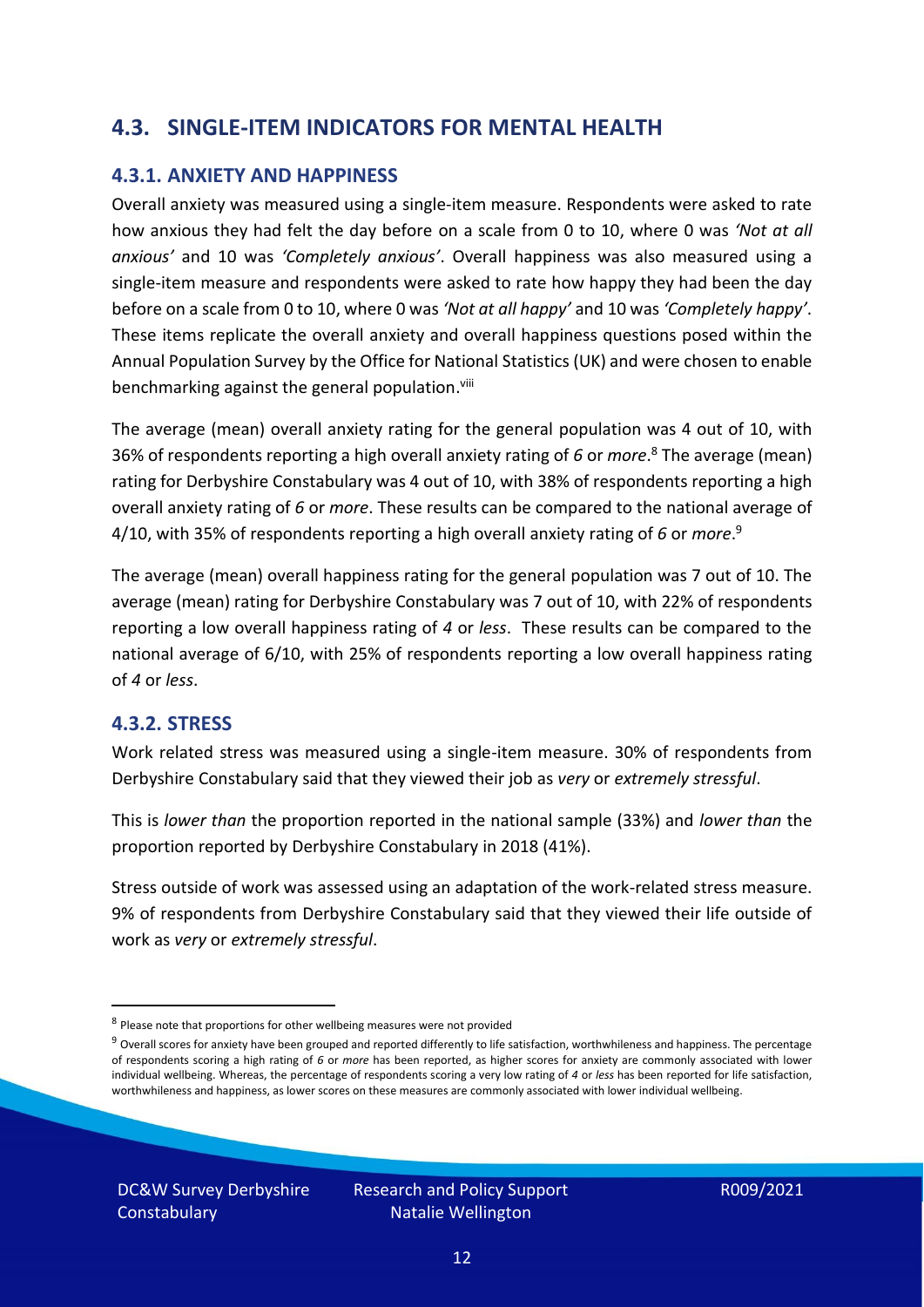#### **4.3.4. MENTAL HEALTH OVERVIEW**

A top-level broad overview of mental health and wellbeing was established using an item that asked respondents to indicate whether they had experienced feelings of stress, low mood, anxiety, or other difficulties with their health and wellbeing over the last 12 months. 79% of respondents from Derbyshire Constabulary indicated that they had experienced feelings of stress, low mood, anxiety, or other difficulties with their health and wellbeing over the last 12 months; with 87% of these respondents also indicating that these feelings were caused by, or made worse by work.

#### **4.3.5. MENTAL WELLBEING**

Respondents' mental wellbeing was measured using the Short Warwick-Edinburgh Mental Wellbeing Scale,<sup>ix</sup> which asked them to rate their experience during the last two weeks for seven positively framed items. A metric score was calculated which indicated participants' overall wellbeing. The higher the score is, the better their overall wellbeing is thought to be.<sup>10</sup>

The metric score for Derbyshire Constabulary is presented in *Table 6* below across years. This is also alongside the metric score for the national sample across years.

| <b>Table 6:</b> Average (mean) metric score for the Short Warwick-<br>Edinburgh Mental Wellbeing Scale | 2016 | 2018 | 2020 |
|--------------------------------------------------------------------------------------------------------|------|------|------|
| Force-level figures                                                                                    | 19   | 21   | 21   |
| National figures                                                                                       | 19   | 20   | 21   |

 $10$  The Short Warwick-Edinburgh Mental Wellbeing Scale was developed by the Universities of Warwick, Edinburgh and Leeds in conjunction with NHS Health Scotland (© University of Warwick, 2006).

DC&W Survey Derbyshire **Constabulary**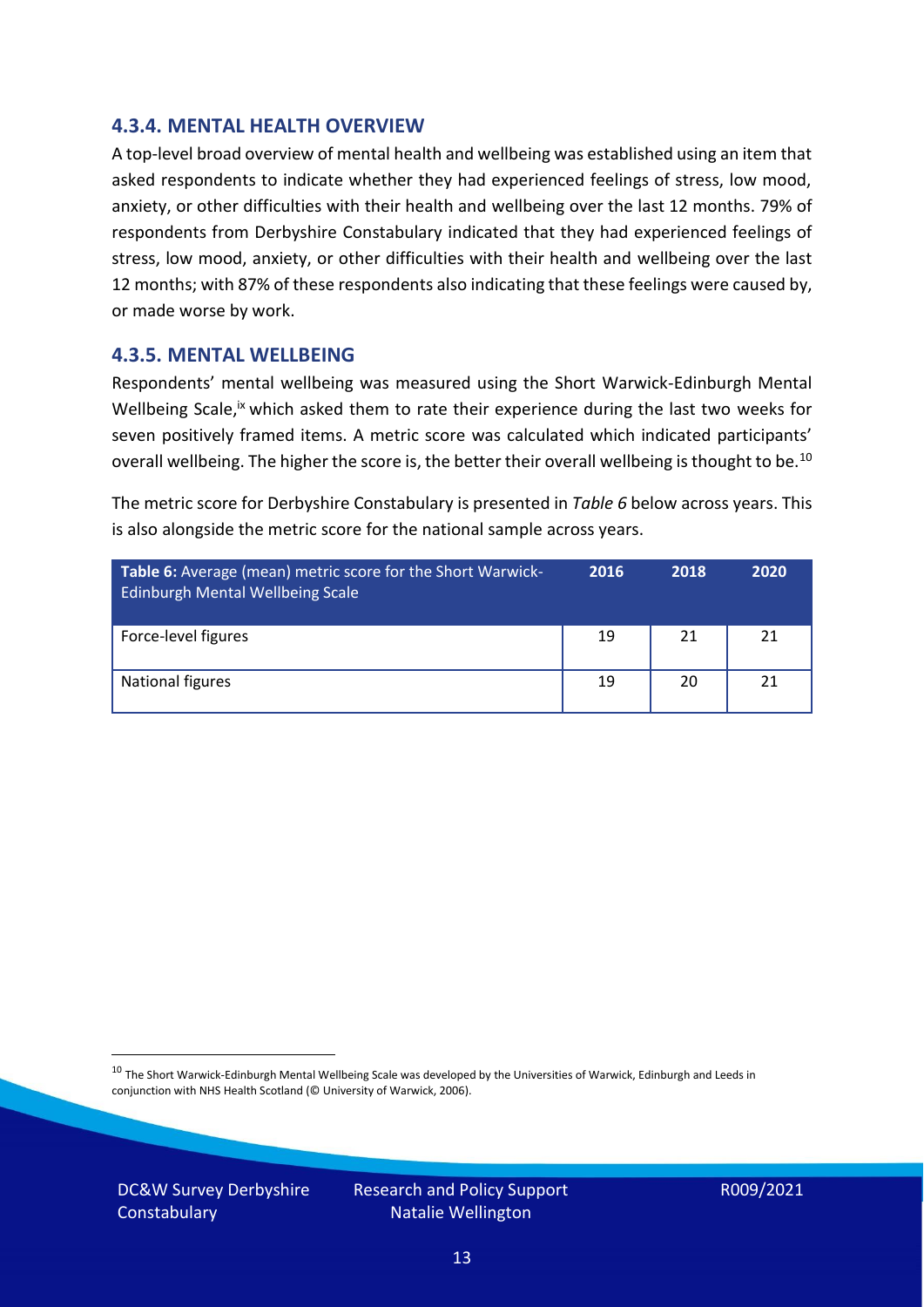### <span id="page-13-0"></span>**5. ABSENCE BEHAVIOUR**

### **5.1. ABSENCE**

40% of respondents from Derbyshire Constabulary reported *one* or *more* days of sickness absence and 25% of respondents indicated that at least one day of their sickness absence was attributable to stress, depression, or anxiety.

The national proportion of respondents who had taken *one* or *more* days of sickness absence was 48% and 32% of respondents indicated that at least one day of their sickness absence was attributable to stress, depression, or anxiety.

### **5.2. PRESENTEEISM AND LEAVEISM**

Presenteeism is the act of attending work while ill. This has been shown to be associated with subsequent health decline, particularly in relation to burnout, $x$  and can lead to elevated absenteeism.<sup>xi</sup> Moreover, evidence suggests that presenteeism can compound the effects of the initial illness and negatively influence job satisfaction, resulting in negative job attitudes and withdrawal from work.<sup>xii</sup>

Leaveism is a term to describe hidden sickness absence and work undertaken during rest periods. A core dimension of leaveism includes using allocated time off such as annual leave entitlements to take time off when they are in fact unwell. Findings for Derbyshire Constabulary across years are presented in *Table 7* below.

| Table 7: Proportion of respondents reporting the<br>following absence behaviour once or more over the<br>previous 12 months | 2016                        | 2018 | 2020 |     |
|-----------------------------------------------------------------------------------------------------------------------------|-----------------------------|------|------|-----|
| Presenteeism                                                                                                                | Due to Physical health      | 89%  | 78%  | 65% |
|                                                                                                                             | Due to Psychological health | 55%  | 70%  | 66% |
| <b>Using</b><br>annual leave to<br>time off due to<br>take                                                                  | Due to Physical health      | 52%  | 41%  | 28% |
| health                                                                                                                      | Due to Psychological health | 34%  | 42%  | 40% |

DC&W Survey Derbyshire **Constabulary**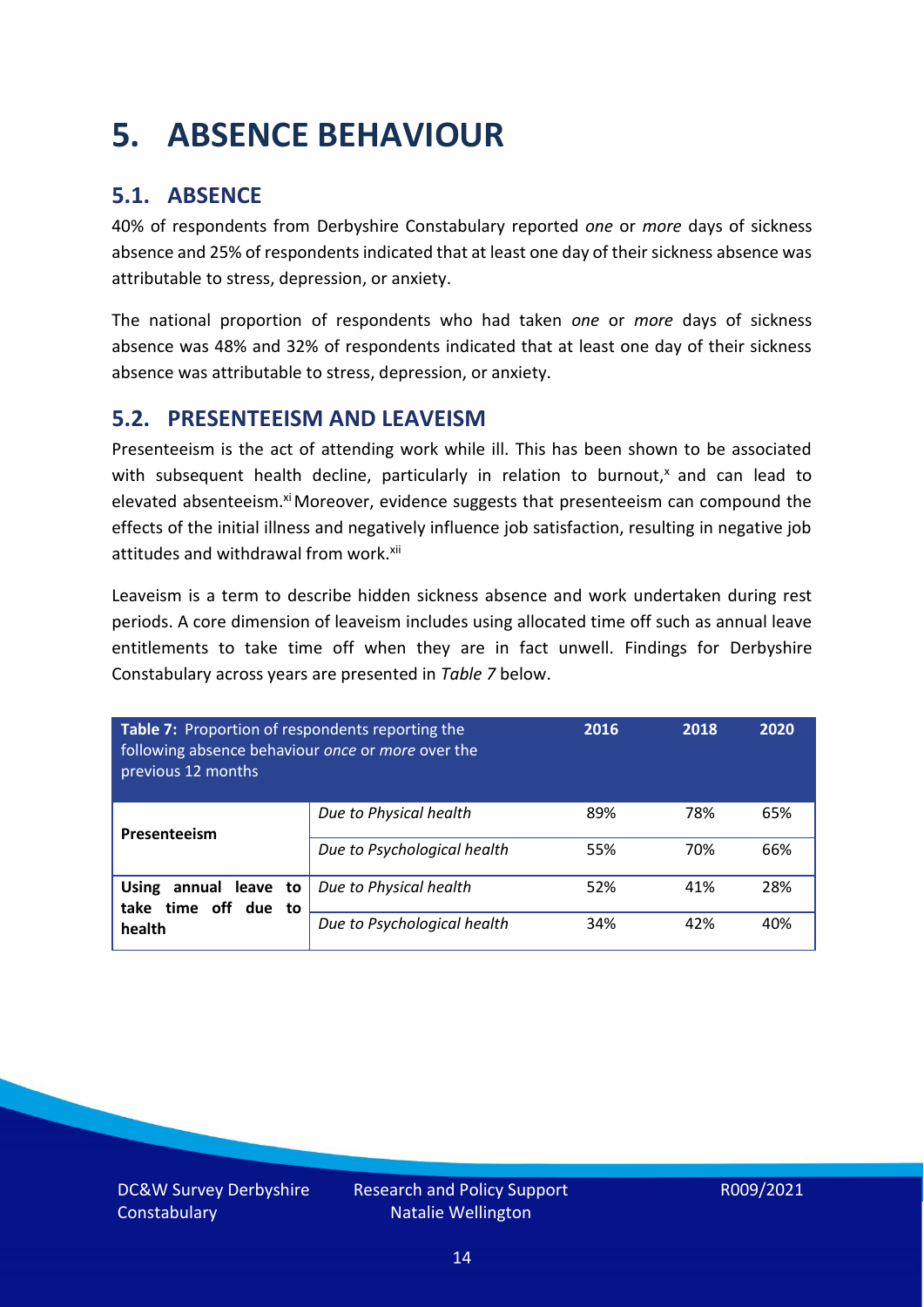## <span id="page-14-0"></span>**6. VIOLENCE AND PHYSICAL INJURIES**

### **6.1. VIOLENCE**

Verbal and physical violence was assessed using four questions regarding how often officers received verbal insults, verbal threats, spitting assaults, unarmed physical attacks, and attacks with a weapon from members of the public over the previous 12 months. Findings for Derbyshire Constabulary are presented in *Table 8* below.

**Table 8**: Force level figures for frequency of verbal and physical violence from members of the public

| Type of violent victimisation                                                          | Proportion of respondents indicating frequency<br>of experience as at least once a week |      |      |
|----------------------------------------------------------------------------------------|-----------------------------------------------------------------------------------------|------|------|
|                                                                                        | 2016                                                                                    | 2018 | 2020 |
| Verbal insults (e.g. swearing, shouting, abuse)                                        | 42%                                                                                     | 34%  | 30%  |
| Verbal threats (e.g. threat of hitting, threat of<br>kicking)                          | 26%                                                                                     | 22%  | 23%  |
| Spitting assaults (i.e. being deliberately spat<br>$upon)$ <sup>11</sup>               |                                                                                         | 2%   | 2%   |
| Unarmed physical attacks (e.g. struggling to get<br>free, wrestling, hitting, kicking) | 15%                                                                                     | 18%  | 12%  |
| Use of a deadly weapon (e.g. stick, bottle, axe,<br>firearm)                           | 2%                                                                                      | 1%   | 1%   |

### **6.2. INJURIES**

15% of Derbyshire Constabulary respondents reported that they had suffered *one or more* injuries that required medical attention as a result of **work-related violence** in the last year.

This is *lower than* the proportion reporting *one or more* injuries as a result of **work-related violence** in the national sample (16%) and *higher than* the proportion reported by Derbyshire Constabulary in 2018 (14%).

13% of Derbyshire Constabulary respondents reported that they had suffered one or more injuries that required medical attention as a result of **work-related accidents** in the last year.

 $11$  Data on spitting assaults is not available for the year 2016 as the item was not included until the 2018 iteration of the survey.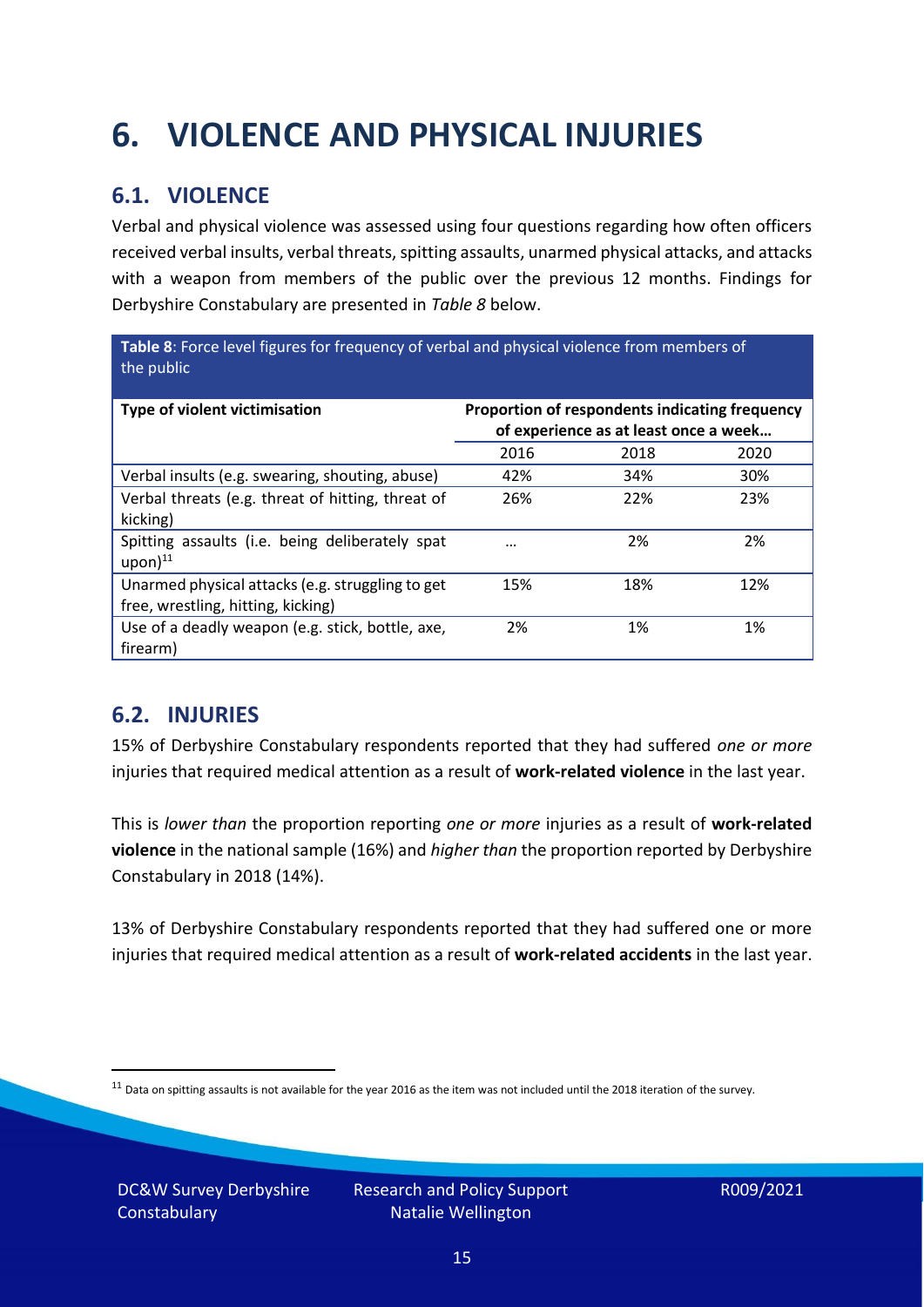This is *higher than* the proportion reporting *one or more* injuries as a result of **work-related accidents** in the national sample (11%) and *higher than* the proportion reported by Derbyshire Constabulary in 2018 (11%).

DC&W Survey Derbyshire **Constabulary** 

Research and Policy Support Natalie Wellington

R009/2021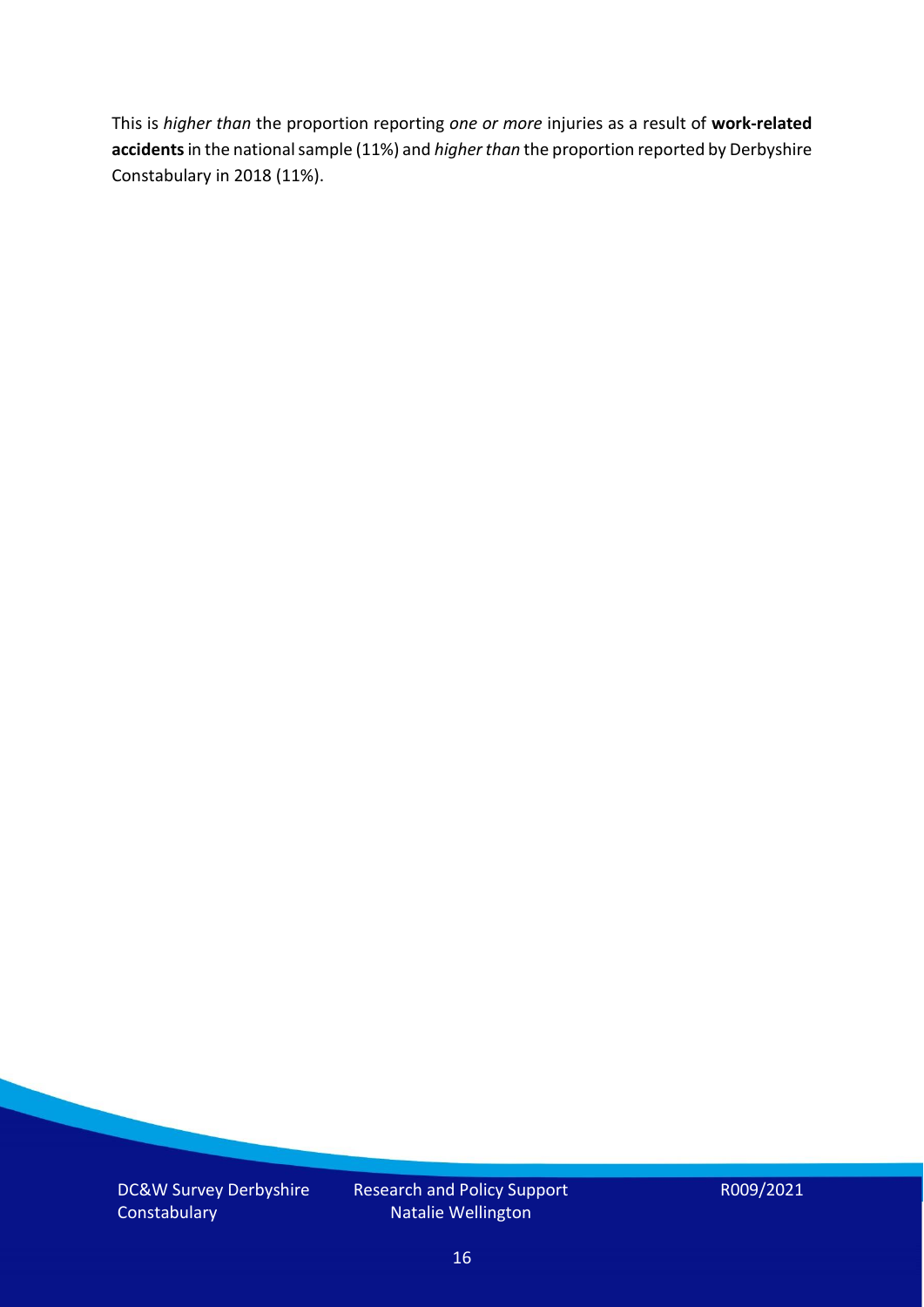# <span id="page-16-0"></span>**7. ORGANISATIONAL SUPPORT FOR MENTAL HEALTH AND WELLBEING**

### **7.1. DISCLOSURE**

Respondents who indicated that they had sought help for difficulties with mental health and wellbeing were presented with additional questions concerning disclosure to a line manager. 70% of respondents from Derbyshire Constabulary, for whom it was applicable, reported that they had disclosed seeking mental health and wellbeing support to their line managers. This can be compared with 65% reported by Derbyshire Constabulary in 2018.

#### **7.2. MENTAL HEALTH AND WELLBEING SUPPORT SERVICES**

Respondents were asked about mental health and wellbeing support services that are *reactive* (services that aim to help those that are already experiencing difficulties with their mental health and wellbeing), and *proactive* (services that aim to help people prevent difficulties with mental health and wellbeing from developing). Key findings for Derbyshire Constabulary are displayed in the tables below, with *Table 9* displaying both national and local proportions.

**Table 9**: Proportion of respondents reporting that they are *aware* of reactive and proactive mental health and wellbeing support services that their force offers

| <b>Questions</b>                                                                                                                                                                                                                   | Proportion of respondents |                  |
|------------------------------------------------------------------------------------------------------------------------------------------------------------------------------------------------------------------------------------|---------------------------|------------------|
|                                                                                                                                                                                                                                    | Force-level figures       | National figures |
| Reported being aware of reactive services that their force<br>offers to support the mental health and wellbeing of its<br>employees (e.g. counselling, helpline services, peer<br>support groups etc.)                             | 77%                       | 74%              |
| Reported being aware of proactive services that their<br>force offers to support the mental health and wellbeing<br>of its employees (e.g. resilience training, mindfulness<br>workshops, mental health awareness programmes etc.) | 47%                       | 43%              |

DC&W Survey Derbyshire **Constabulary**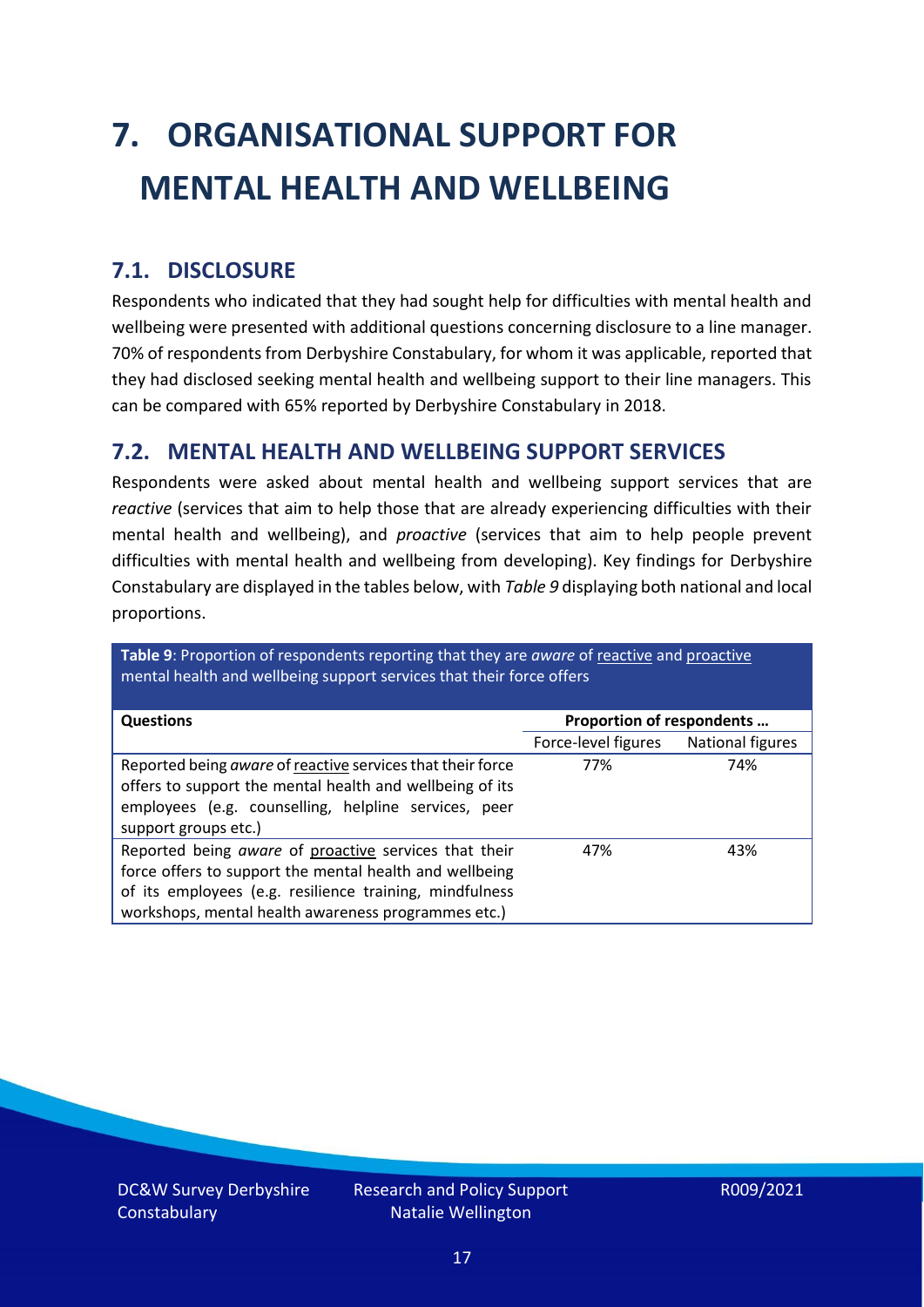### <span id="page-17-0"></span>**8. COVID-19 CRISIS**

Questions about the COVID-19 crisis have been included in this year's survey to help to better understand the impacts of working within the police service during this period. This section of the report specifically focusses on the personal impact of the COVID-19 crisis on officers, whilst organisational impacts have been reported at contextually appropriate points throughout the report.<sup>12</sup>

Respondents were asked whether they think they have or have had COVID-19. Comparisons for both national and local proportions are shown in *Table 10* below.

| Table 10: Proportion of respondents reporting whether<br>they have or have had COVID-19 | <b>Force-level</b><br>figures | <b>National</b><br>figures |
|-----------------------------------------------------------------------------------------|-------------------------------|----------------------------|
| Yes, confirmed by a positive antigen or antibody test                                   | 2%                            | 3%                         |
| Yes, based on strong personal suspicion or medical advice                               | 23%                           | 23%                        |
| No                                                                                      | 48%                           | 47%                        |
| Unsure                                                                                  | 27%                           | 27%                        |

28% of respondents from Derbyshire Constabulary said that they were *very* or *extremely worried* about the impact that the COVID-19 crisis will have on them personally. This can be compared to the national sample, where 22% said that they were *very* or *extremely worried* about the impact that the COVID-19 crisis will have on them personally.

Respondents from Derbyshire Constabulary were asked about their concern over the issues displayed in *Table 11* below (national and local proportions are shown).

| Table 11: Proportion of respondents reporting that they were very or extremely concerned over the<br>following |                           |                 |
|----------------------------------------------------------------------------------------------------------------|---------------------------|-----------------|
| <b>Statements</b>                                                                                              | Proportion of respondents |                 |
|                                                                                                                | Force-level               | <b>National</b> |
|                                                                                                                | figures                   | figures         |
| Becoming unwell with COVID-19 due to having close contact with                                                 | 34%                       | 34%             |
| someone who has COVID-19 in the line of duty                                                                   |                           |                 |
| Becoming unwell with COVID-19 due to being assaulted by someone                                                | 28%                       | 23%             |
| who has COVID-19 in the line of duty                                                                           |                           |                 |
| Having adequate access to COVID-19 testing (antigen                                                            | 46%                       | 37%             |
| and/or antibody diagnostic testing)                                                                            |                           |                 |
| Enforcing the lockdown restrictions                                                                            | 25%                       | 25%             |

<sup>12</sup> For more information please see the introduction to this report on page 3.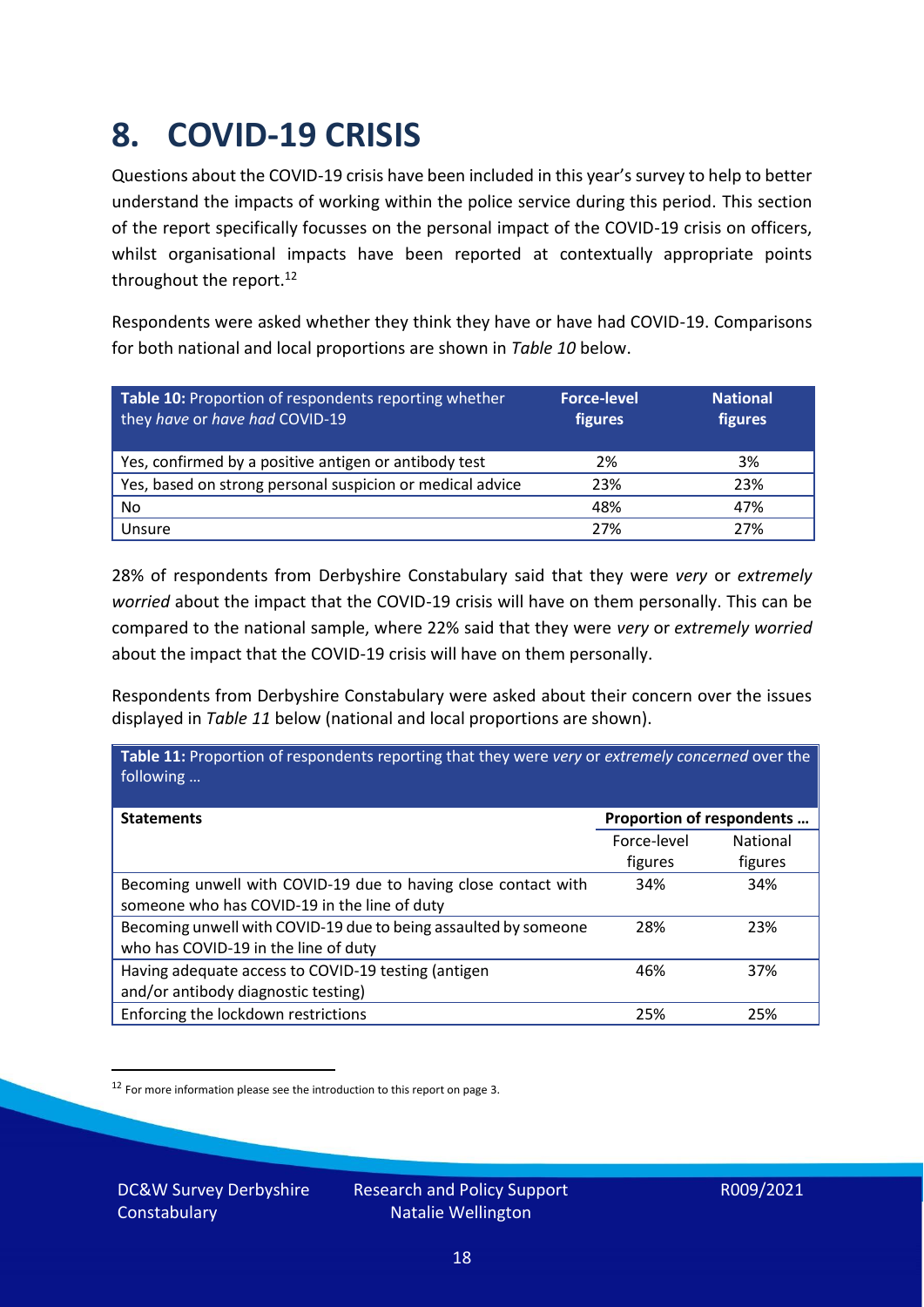Furthermore, 28% of respondents from Derbyshire Constabulary reported that they *disagreed* or *strongly disagreed* that they have all the equipment they personally need to protect them from COVID-19 whilst at work. This can be compared to the national sample, where 39% reported that they *disagreed* or *strongly disagreed* that they have all the equipment they personally need to protect them from COVID-19 whilst at work.

DC&W Survey Derbyshire **Constabulary** 

Research and Policy Support Natalie Wellington

R009/2021